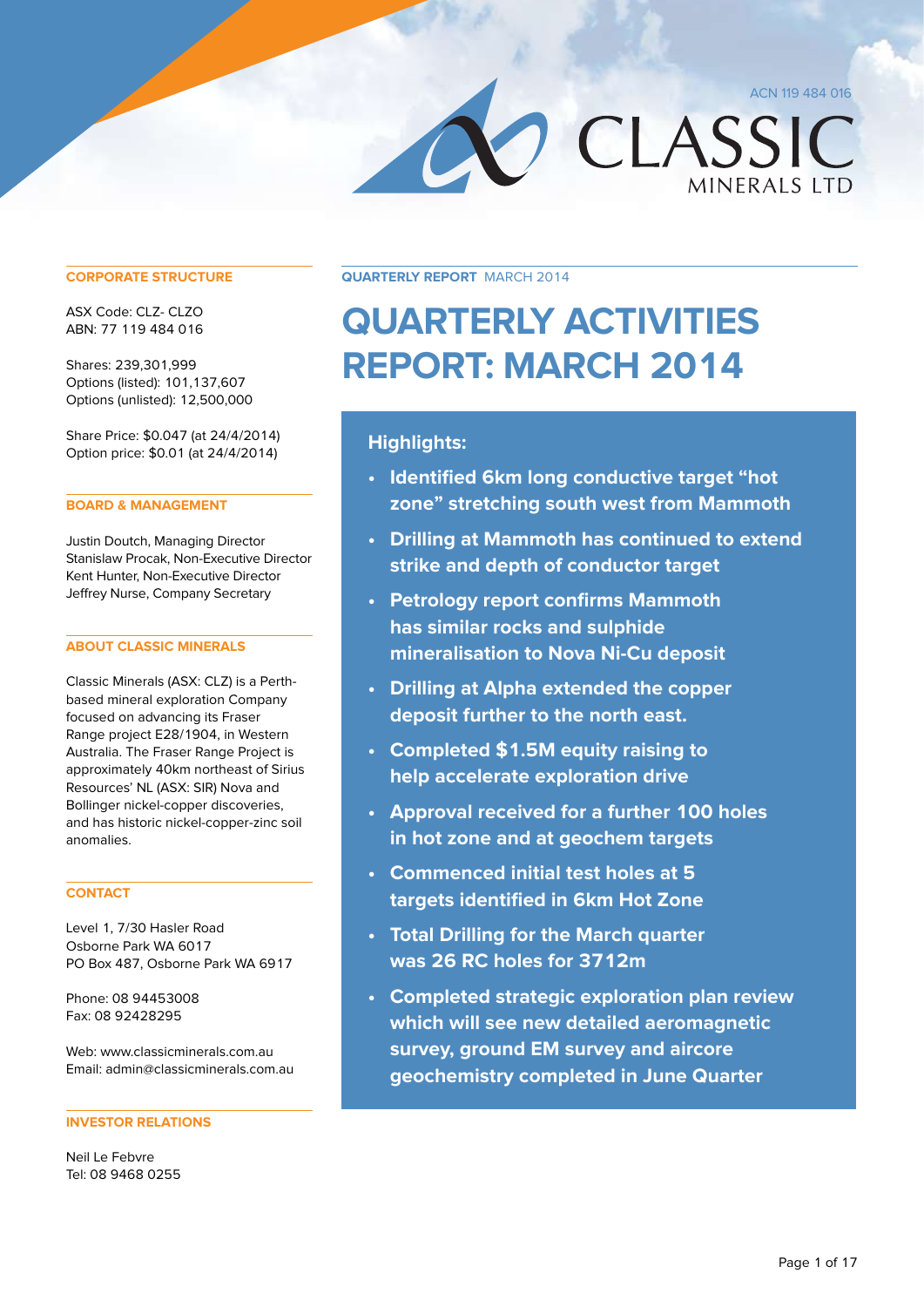MINFRAIS ITD

CLASSIC

#### **Quarterly Report** March 2014

#### **Summary**

Exploration for the Quarter continued to focus on the Fraser Range project with further drilling at Mammoth and Alpha, and the identification of a 6km long conductive target "hot zone" extending south west from Mammoth.

As well as RC drilling following up on the Alpha copper deposit and Mammoth nickel copper discovery during the December Quarter, a new drill campaign commenced late in the Quarter to drill some initial test holes at a further 5 priority targets identified to the south west of Mammoth along the 6km conductive target zone. Mammoth has now been extended to over 240m in length and is plunging to the north east.

With confirmation from petrology reports that Mammoth has similar rocks and sulphide mineralisation to those seen at the Nova Nickel-Copper discovery, a strategic exploration planning review during the Quarter has refined the exploration plan with updates to the programme seeing the intended commencement of a new aircore geochemistry programme to test the southern Eye structure and the historic 3km Ni anomaly in the centre of the tenement, new detailed aeromagnetic survey on a 50m line spacing over the whole tenement, and plans to do deep ground EM through the whole 6km hot zone and over the Eye structure.

The Company completed a \$1.5M equity raising enabling management to actively advance its exploration focus on the north end of the Fraser Range.

#### **Fraser Range Project (100% owned)**

#### **Programme Overview**

Classic Minerals' 100% owned Fraser Range Project (tenement E28/1904) was the main focus of exploration during the Quarter following on from the discovery of the Mammoth nickel-copper deposit in the previous Quarter, which represents a new target style of magmatic nickel-copper mineralisation on the Fraser Range.

A detailed geophysics review during the quarter helped sharpen the focus on an emerging 6km long conductive target hot zone at the north of the Fraser Range tenement running south west from the Mammoth discovery, whilst drilling at Mammoth and Alpha continued to extend both targets.

#### **Mammoth Nickel Copper Discovery**

Six holes were drilled at Mammoth during the quarter to test for strike and depth extension as well as potential feeder structures. All holes have continued to return strong visual sulphides and the conductor model has now been proven to over 240m plunging to north east. See Table 2, Hole Locations.

The mineralisation is sub vertical and parallels the regional metamorphic foliation.

A ground EM survey on seven lines 100m apart was undertaken along and beyond the Mammoth deposit, penetrating to about 300m depth limit. This indicates that the deposit does not extend much further to the north east as a massive sulphide conductor, but may continue as disseminated sulphides. This will be tested by RC drilling and deeper ground EM survey.

Results of petrology analysis undertaken on core and rock chips from Mammoth during the Quarter confirmed that Mammoth has similar rock types and sulphide mineralisation to the Nova Ni-Cu deposit.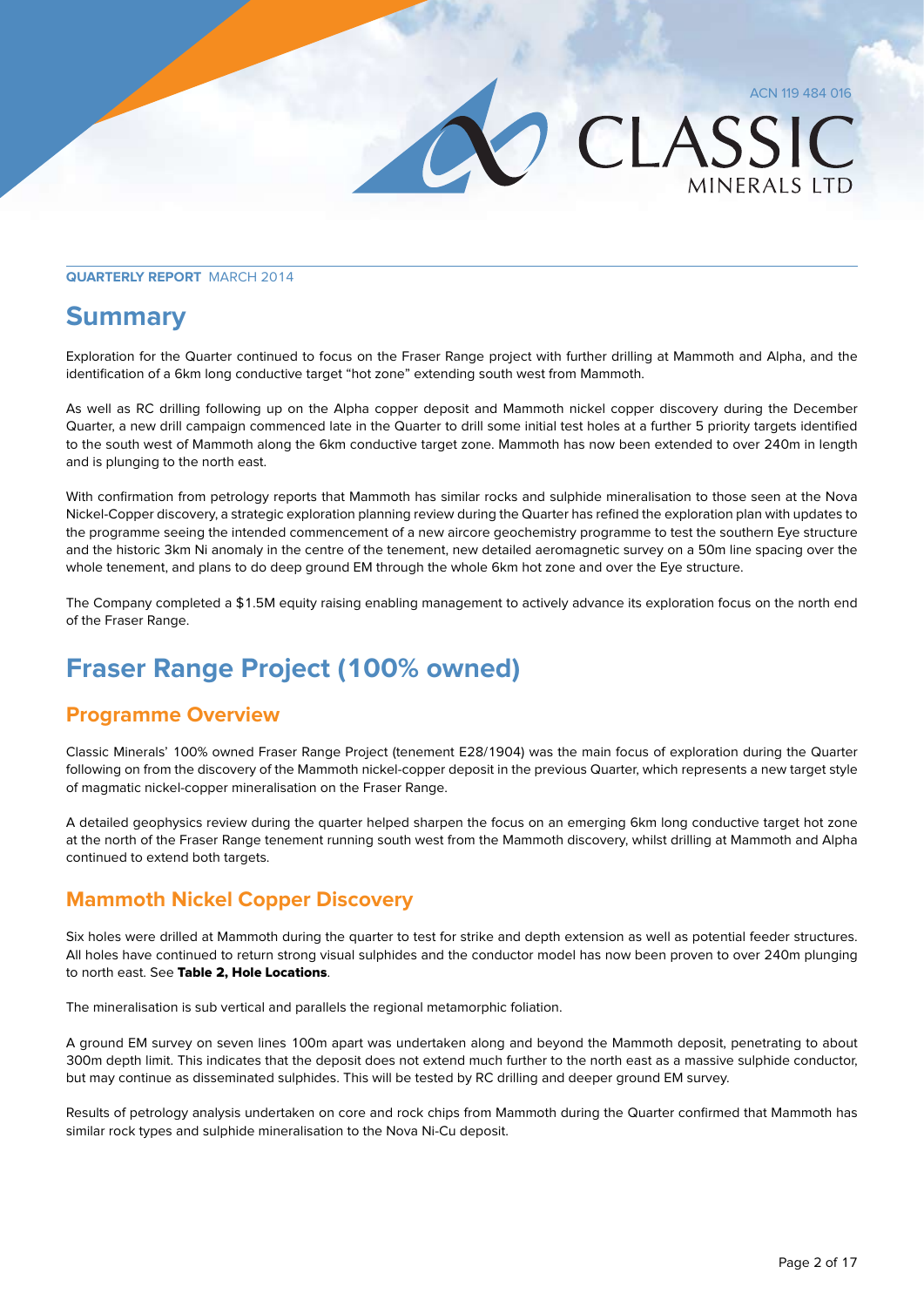### **OLASSIC MINFRAIS ITD**

#### **Quarterly Report** March 2014

Six quarter core samples from the sulphide mineralisation zone of core hole FRDH001 were taken for petrographic and mineragraphic identification finding the host granulites contained plagioclase and pyroxenes as well as garnets. Granulites are high metamorphic grade rocks formed at high pressure and temperature.

According to the consulting mineralogist, Roger Townend, the mineralisation and host rocks (pyrrhotite pentlandite chalcopyrite in pyroxene garnet gneiss) seem similar to the mineralised pyroxene garnet gneiss from the Nova deposit.

"The garnet bearing granulite with its pyrrhotite pentlandite chalcopyrite mineralisation appears similar to the principal mineralised host rock (PSG pyroxene garnet gneiss) described at the Nova deposit at the Fraser Range," he said.

The presence of garnet indicates high metamorphic grade, and the garnets at Mammoth are red almandine garnet. The mineralised core was also found to contain ilmenite and pentlandite that is particularly cobaltiferous. The pyrrhotite was found to be very weakly magnetic, which is unusual but also occurs at the major Voisey Bay nickel deposit in Canada. This explains why there is no aeromagnetic signature over the Mammoth deposit.

Analysis of the samples found the mineralisation varies from disseminated sulphides to blebby to massive sulphides (Figure 1 & Figure 2). (See ASX Announcement 25 March 2014)

#### **Significant results**

Further results were received from the RC drilling completed before Christmas. The results from hole FRRC052 show visible disseminated and blebby sulphides including major pyrrhotite, pentlandite and chalcopyrite. A 4m mineralised zone has graded 0.20% Ni and 0.15% Cu over 4m from 40m, within a 25m broader zone of disseminated and stringer sulphides from 40m to 65m. The disseminated sulphides at 58m to 64m also returned significant analyses including 6m @ 0.17%Ni and 0.10% Cu. Both these zones have anomalous cobalt, to a maximum of 213ppm with a background of less than 20ppm. The hole was drilled adjacent to hole FRRC051 which intersected a 65m thick zone of variable nickel-copper mineralization from 30m. (Figure 3).

Sulphides (Table 3) have continued to be intersected at width (up to 12m) and depth including a 2m intersection of up to 25% sulphides (mainly pyrrhotite and pentlandite) from 169m down hole.



**Figure 1: Core hole FRDH001. Massive -blebby Sulphides in FRDH001 at 41.7m downhole. Core is 50mm wide. The pale grey is pyrrhotite and the yellow is pentlandite and chalcopyrite**



**Figure 2: Microphotograph of Polished Section of Sulphide Minerals from core hole FRDH001, at 41.6m downhole. The pyrrhotite includes exsolution structures of pentlandite.**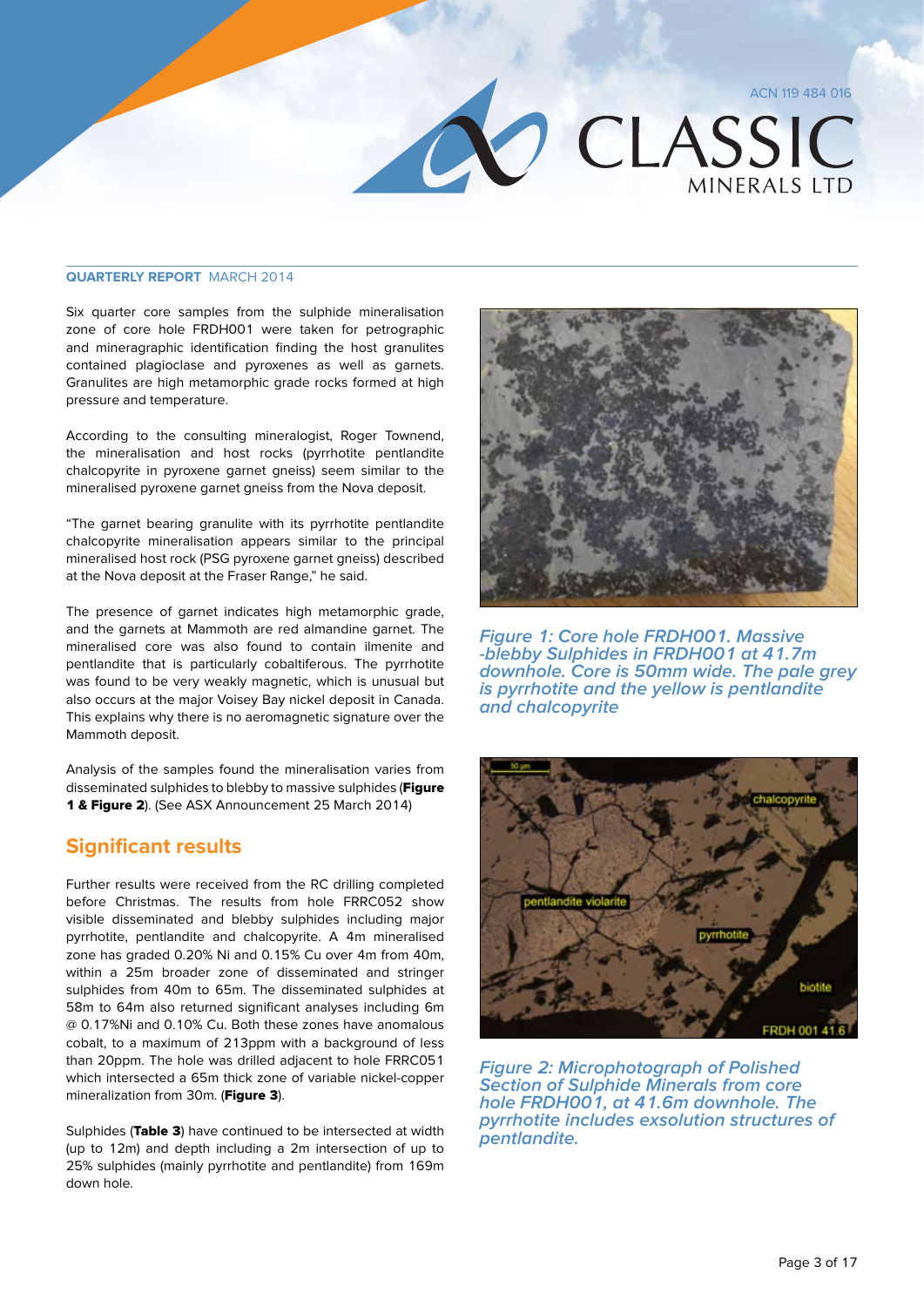

#### **Figure 3. Plan of Drillholes at Mammoth**

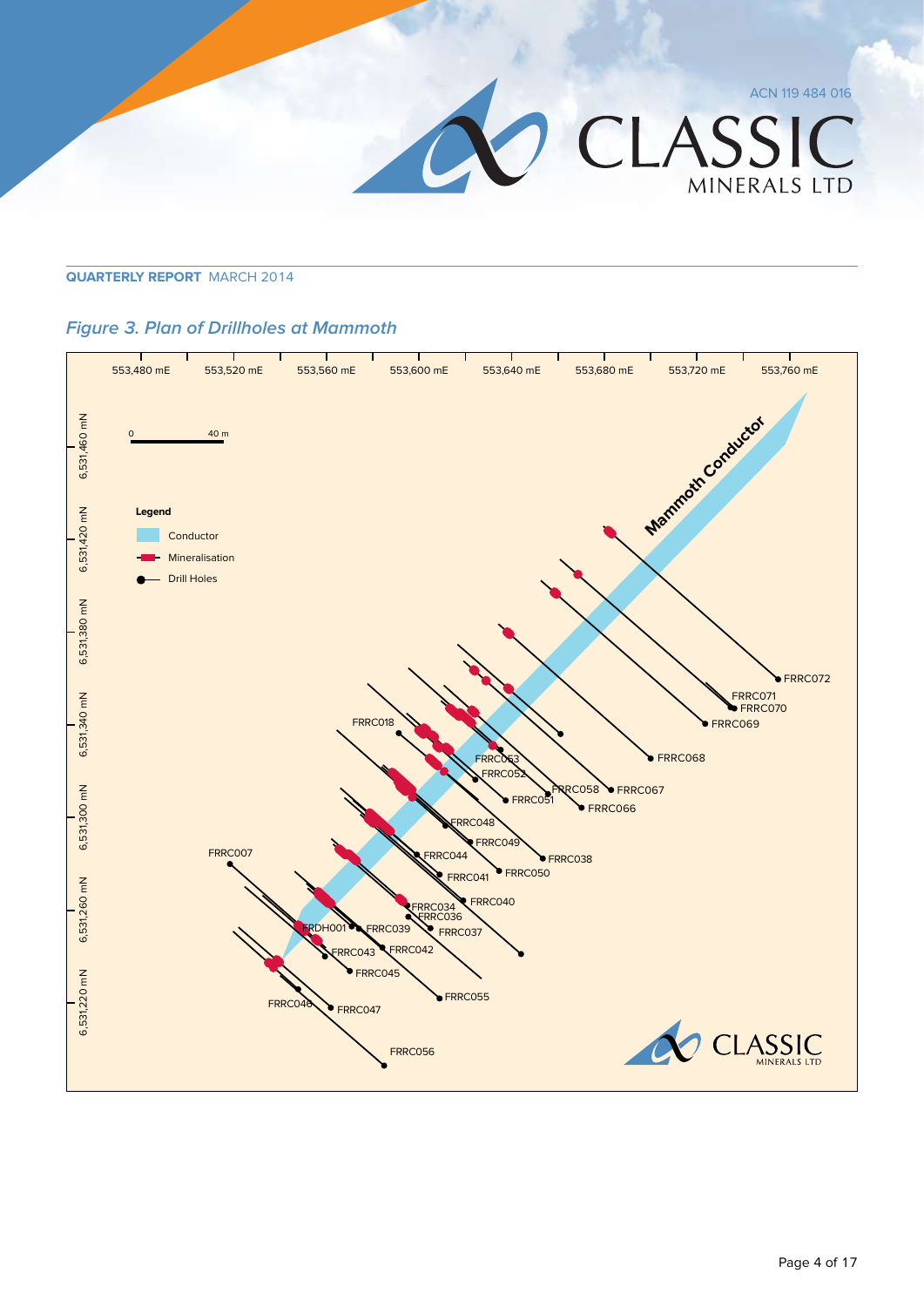LASSIC

**MINFRALS LTD** 

#### **Quarterly Report** March 2014

#### **Alpha Copper Deposit**

Drilling to complete the Stage 3 campaign continued in January and extended the known north plunging, west dipping mineralised zone at Alpha to over 400m long by 100m wide.

5 new holes stepped out to north east, with most of the holes continuing to intersect sulphides and hole FRRC061 returning a 9m thick sulphide zone estimated from 5% - 25% sulphides. Analysis on most holes is pending. Drilling at Alpha has not closed off the deposit to north and east (Table 3).

A deep (300m) ground EM survey with seven lines 100m apart extending along and beyond the deposit indicates that it truncates a short distance NE of the last drillholes. However, two weak aeromagnetic anomalies occur 1km and 3km along strike to the NE and these will be investigated.

Best intercepts to date at include 1m of 1.95% Cu from 104m (FRRC001) and drilling has intersected up to 20% sulphides in some samples with zones up to 12m thick. Further rounds of RC drilling are planned Alpha to continue to test the depth, width and plunge.



#### **Figure 4. Plan of All Drillholes at Alpha**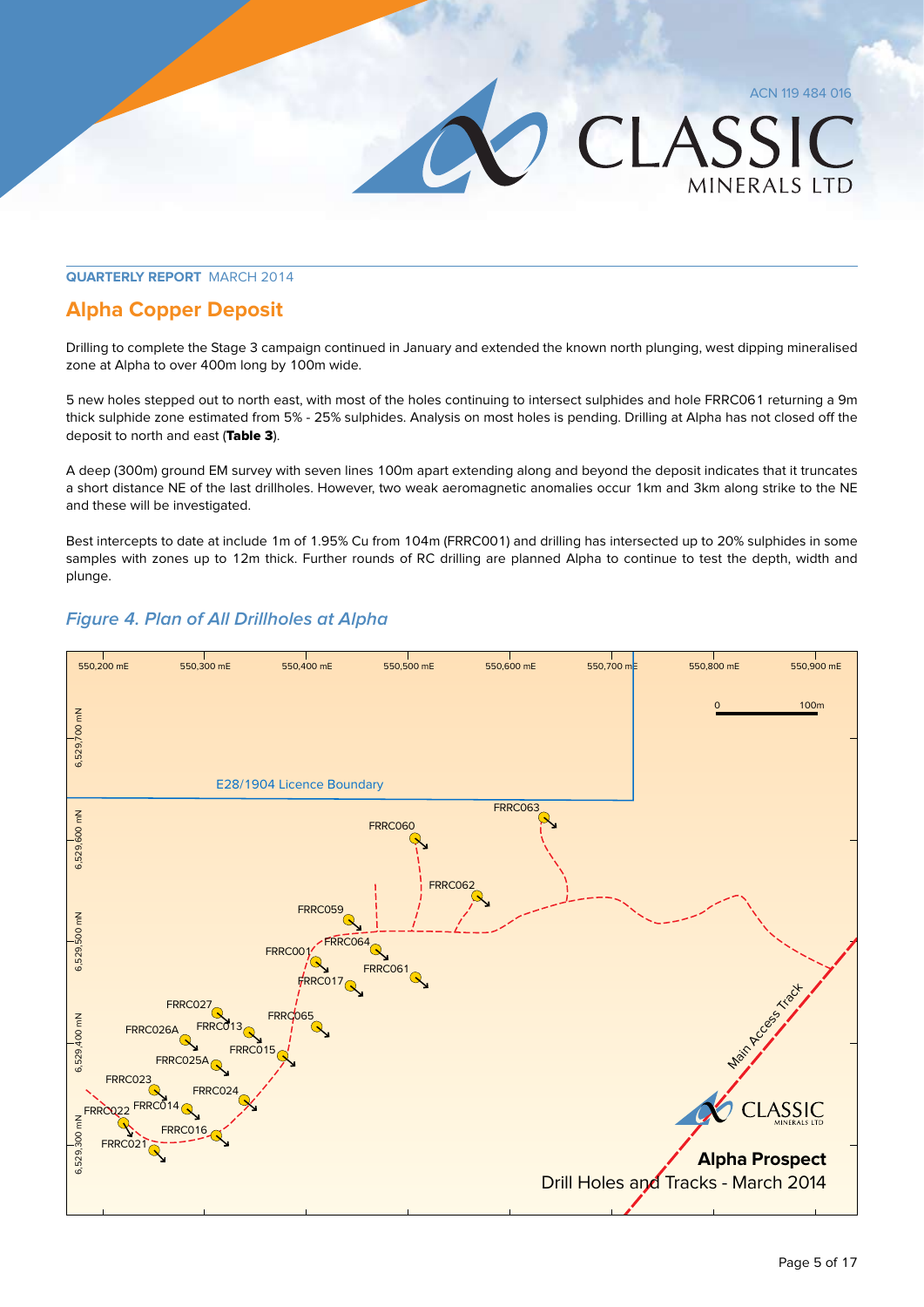#### **6km long Hot Zone**

A detailed review by consulting geophysicists of the VTEM and aeromagnetics of the north end of the tenement to discover more subtle anomalies has resulted in the delineation of 5 new targets. Two of these are subtle VTEM targets, and three are aeromagnetic targets. The targets are less obvious than earlier targets, and this could be due to these targets being at depth and poorly detected by the historic 200m line spacing aeromagnetics, and the VTEM which has a depth limitation of about 100m. These targets could represent the top of deeper magnetic bodies or conductors, and as such warrant test drilling to determine the nature of the geology. (See Figure 5).

#### **Figure 5. Hot Zone with Targets on VTEM background**



ACN 119 484 016

MINERALS LTD

CLASSIC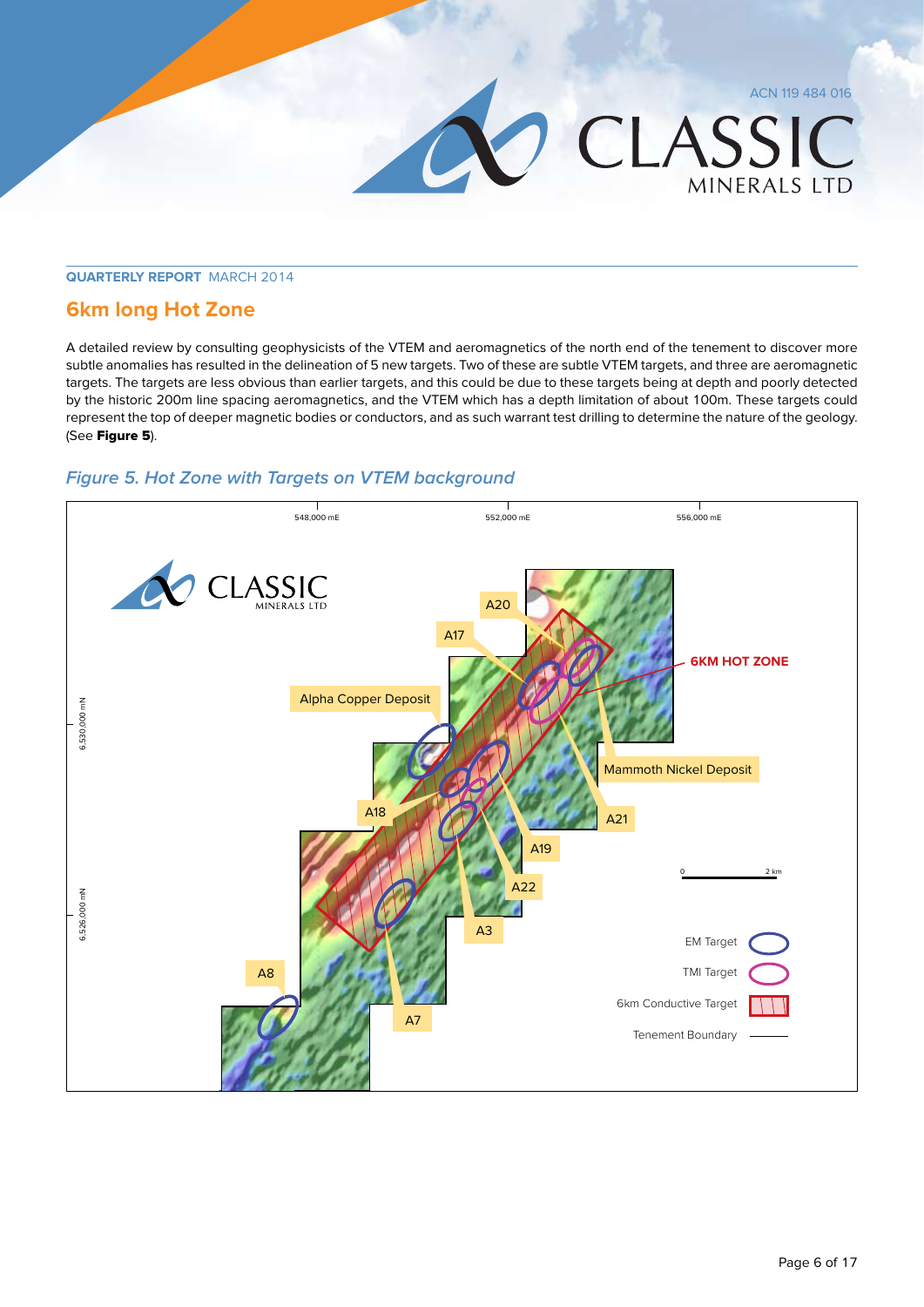#### **A17 VTEM Target**

A significant target zone is now building between Mammoth and Alpha, with the A17 conductor being the largest in size. A detailed review of the VTEM has highlighted two parallel conductors of approximately 700m in length running through A17, 1km west south west of Mammoth. An initial exploratory RC hole in August 2013 missed the target and the subsequent down hole electromagnetic survey (DHEM) and review has refined the conductor position whilst identifying a second parallel conductor. Drilling commenced at these targets towards the end of the quarter (see Table 4).

Drilling intersected minor sulphide mineralisation at the two conductor zones, and these zones appear to be vertical. Drilling continued into the next quarter, and results will be reported when analyses are received. This third zone of sulphide mineralisation lies between Mammoth and Alpha deposits, and is encouraging the view that the hot zone is more widely mineralised.

#### **A19 VTEM Target**

A new conductor, A19, has also been identified 3km SW of Mammoth, parallel to target A18. The new conductor is in a similar stratigraphic position to Mammoth, and also has the potential for new sulphide mineralisation. A19 will be drill tested with three RC holes in the Stage 4 programme

#### **New Aeromagnetic Anomalies – A20, A21 and A22**

Three new magnetic anomalies have also been identified after a further detailed review of the aeromagnetics. These comprise A20, a 200m long magnetic anomaly 200m to west of Mammoth; A21 which is a 700m long magnetic anomaly running parallel 500m to the east of A17, and 600m along strike south west from Mammoth; and A22 which is a 500m long magnetic anomaly east of A18 and along strike from the A3 VTEM anomaly.

These three magnetic anomalies are not conductors as indicated by VTEM but may be blebby to disseminated sulphides with the potential for

#### **Figure 6. A17 Drill Hole Locations**



ACN 119 484 016

**MINFRALS LTD** 

CLASSIC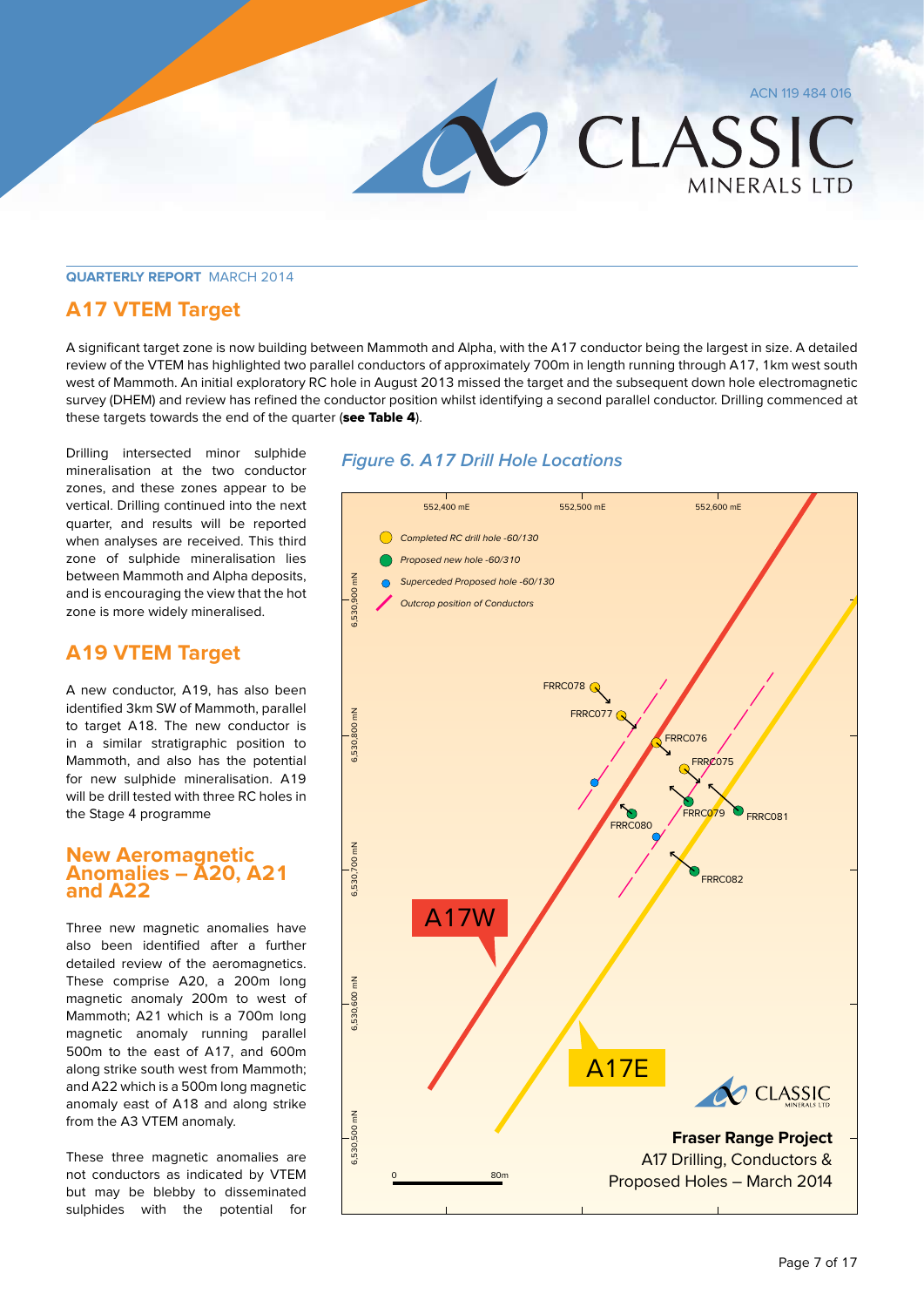pyrrhotite deposits with Ni, Cu, and Zn, as pyrrhotite is often magnetic and is the major sulphide at Mammoth and Alpha. They are therefore considered to be highly prospective given their adjacency to Mammoth, A17 and A18. All these target areas will be drill tested in the immediate planned RC drilling programme. Two RC holes were drilled into A20, but only intersected minor magnetite, and no sulphide minerals

#### **Other Projects**

During the December Quarter, downhole surveying was undertaken at Doherty Gold Project, and aircore drilling was undertaken at Cowarna Rocks Hematite Project. Both these projects are in good standing.

Only planning and administration was undertaken at Maitland Uranium Project, and both tenements were relinquished in order to focus on the other projects.

#### **Doherty Gold Project**

Compiling of old exploration data showed that accurate collar and downhole surveys had not been undertaken on all RC holes, some of which intersected the high grade gold bearing quartz vein. Arrangements were made to have these holes accurately downhole surveyed in February, so accurate plans and cross-sections can be drawn up, and then additional drilling planned. Some holes were blocked at depth, and others were fully surveyed. An accurate survey of hole collars, and a topographic survey will be undertaken in the immediate area of the old workings at Doherty mine, in case an open cut pit is considered.

#### **Maitland Uranium Project**

A review of this project was undertaken during the quarter, and due to the difficulties associated with undertaking uranium exploration, and mining if a deposit were found, it was decided to relinquish the two tenements, E51/1267 and E51/1485. The company considers that the available funds are better spent on further exploration at Fraser Range, and this is more likely to result in economic discovery and value adding for shareholders.

ACN 119 484 016

MINFRAIS ITD

CLASSIC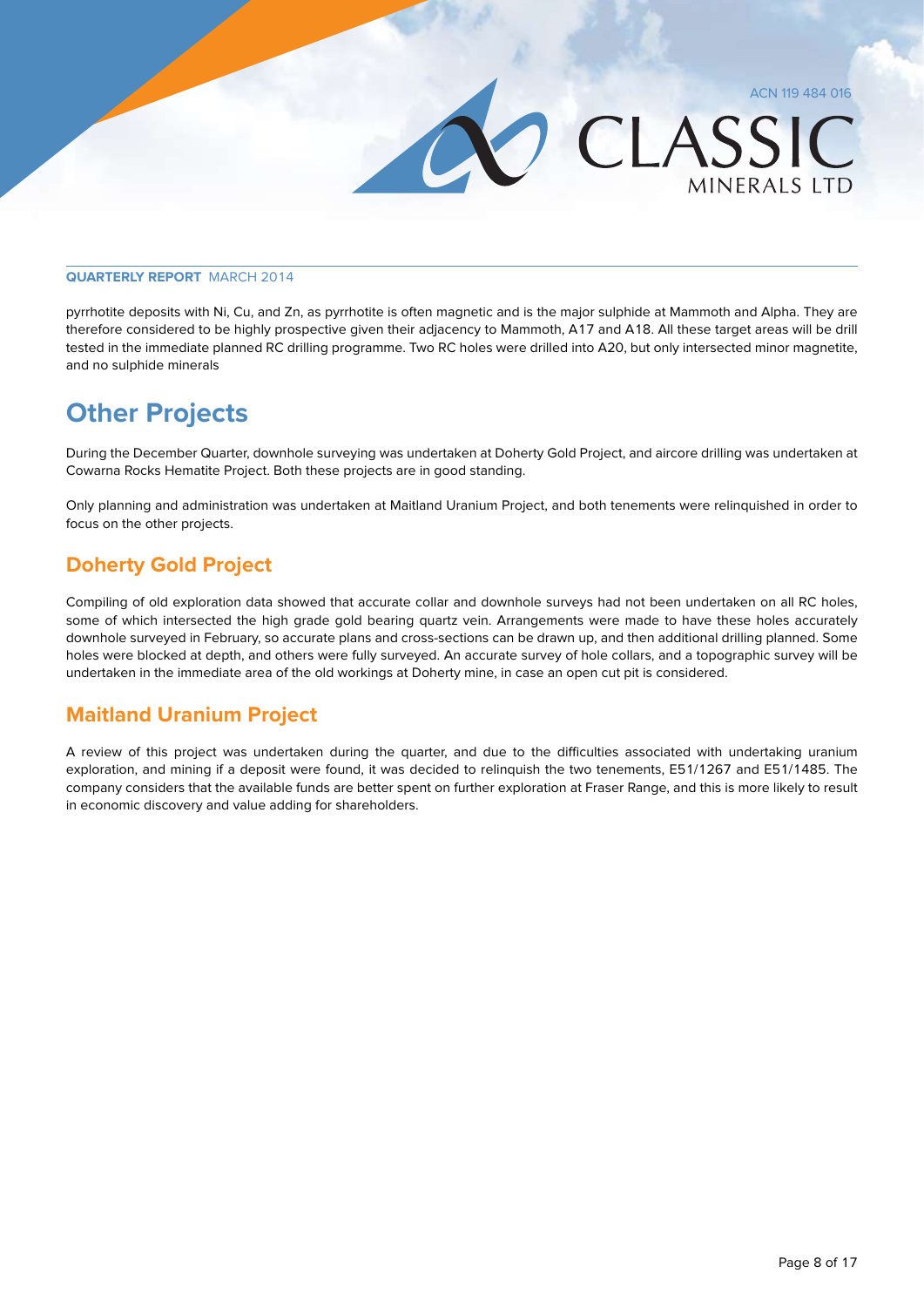MINERALS LTD

CLASSIC

#### **Quarterly Report** March 2014

#### **Cowarna Rocks Hematite Project**

Mapping in the previous quarter indicated extensive alluvial hematite in the valley of Cowarna Creek. The hematite extends for 3.4km up to the north boundary of the tenement, and is about 700m wide. The thickness of the hematite rich alluvial deposit is unknown, and drilling is required to determine the thickness, percentage recovery of hematite and grade of the recoverable hematite. A drill pattern of 130 aircore holes was planned during the December Quarter, with east-west lines 200m apart, with holes 100m apart along lines. A program of work to drill these holes was submitted to the DMP, and approval was received. The initial holes were drilled as one aircore hole per line in the middle of the deposit, with 18 holes drilled for 96m. Drill samples of the hematite rich gravel were taken at 1m intervals, and have been submitted for dry magnetic separation of the hematite granules, and analysis of the hematite product. The holes were logged, with a visual estimate of the percentage of hematite granules recorded. The hole locations and hematite granule intervals and percentage estimate are in Table 1, Cowarna Creek Hematite Granule Intercepts. The hole locations are shown in Figure 7, Cowarna Rocks Project, Recent and Proposed Holes. A pit was dug in the centre of the deposit, and the bulk sample of hematite rich gravel submitted to a metallurgical laboratory for testwork.

| Hole No | North MGA | East MGA | Dip   | Azimuth | Hole  | <b>HG Top</b> | <b>HG Base</b> | <b>HG Thick</b> | HG       |
|---------|-----------|----------|-------|---------|-------|---------------|----------------|-----------------|----------|
|         | Zone 51   | Zone 51  |       | (T)     | Depth | (m)           | (m)            | (m)             | Percent  |
|         |           |          |       |         | (m)   |               |                |                 | Estimate |
| CRAC001 | 6593204   | 445300   | -90   | 360     | 6     |               | 2              |                 | 15       |
| CRAC002 | 6593400   | 445368   | $-90$ | 360     | 6     |               | 2              |                 | 20       |
| CRAC003 | 6593604   | 445461   | $-90$ | 360     | 6     |               | 3              | $\overline{2}$  | 15       |
| CRAC004 | 6593798   | 445651   | $-90$ | 360     | 5     |               | 3              | 2               | 10       |
| CRAC005 | 6593994   | 445700   | $-90$ | 360     | 6     |               | 3              | 2               | 27       |
| CRAC006 | 6594202   | 445803   | $-90$ | 360     | 5     |               | 3              | 2               | 12       |
| CRAC007 | 6594401   | 445891   | $-90$ | 360     | 5     |               | 3              | $\overline{2}$  | 17       |
| CRAC008 | 6594605   | 445955   | -90   | 360     | 5     | 0             | 3              | 3               | 22       |
| CRAC009 | 6596795   | 445991   | -90   | 360     | 5     |               | 2              |                 | 25       |
| CRAC010 | 6595005   | 445970   | $-90$ | 360     | 5     |               | 3              | 2               | 20       |
| CRAC011 | 6595197   | 446099   | -90   | 360     | 5     |               | 2              |                 | 15       |
| CRAC012 | 6595605   | 446171   | -90   | 360     | 5     |               | 3              | 2               | 27       |
| CRAC013 | 6595790   | 446106   | -90   | 360     | 5     |               | 2              |                 | 25       |
| CRAC014 | 6596003   | 446202   | $-90$ | 360     | 7     |               | 4              | 3               | 18       |
| CRAC015 | 6595400   | 445169   | -90   | 360     | 5     |               | 3              | 2               | 12       |
| CRAC016 | 6593000   | 445250   | -90   | 360     | 5     |               | 3              | $\overline{2}$  | 15       |
| CRAC017 | 6592800   | 445230   | -90   | 360     | 5     |               | 2              |                 | 20       |
| CRAC018 | 6592630   | 445170   | -90   | 360     | 5     |               | 2              |                 | 40       |

#### **Table 1. Cowarna Creek Hematite Granule Intercepts**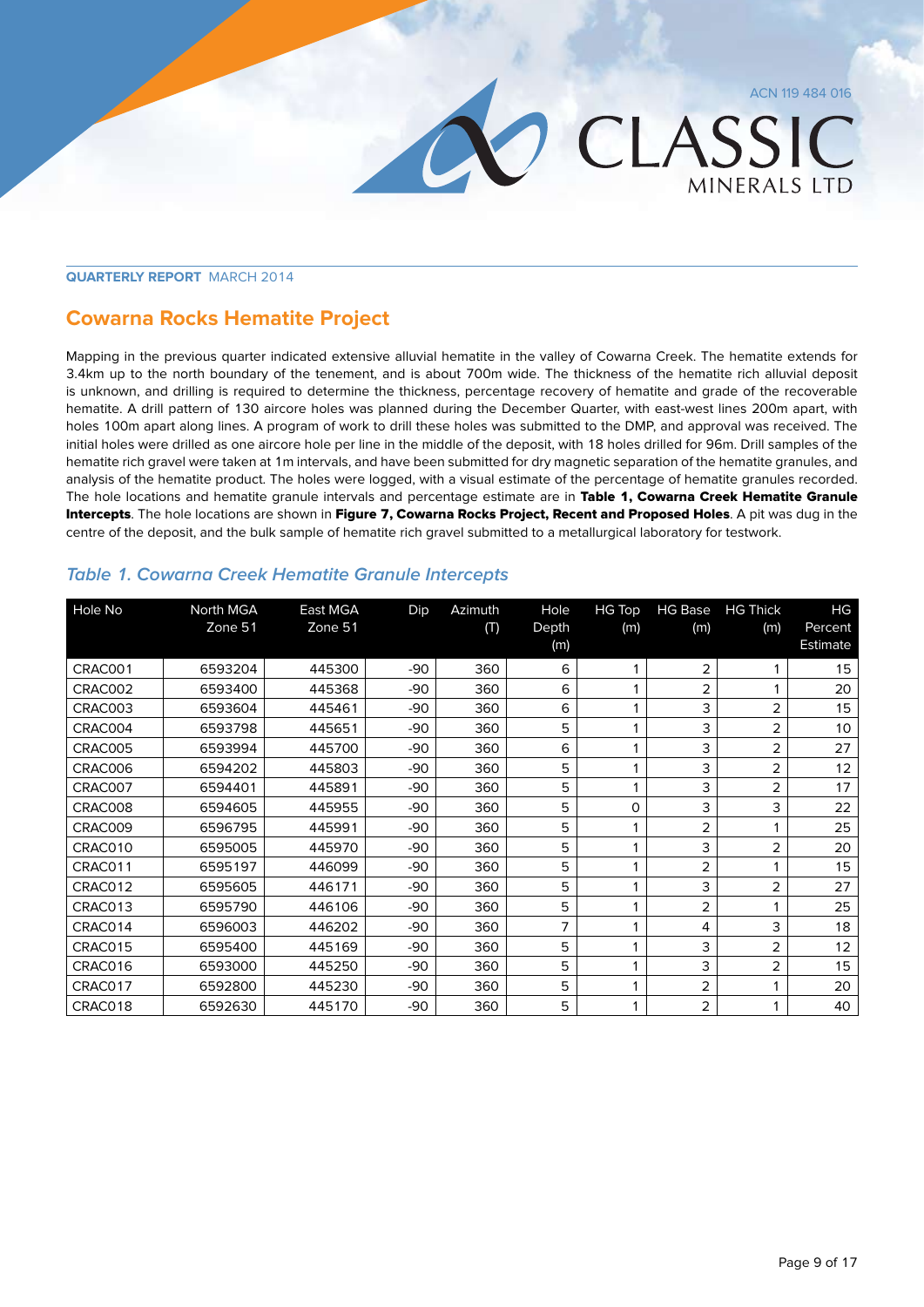

**Figure 7. Cowarna Rocks Project, Recent and Proposed Holes**

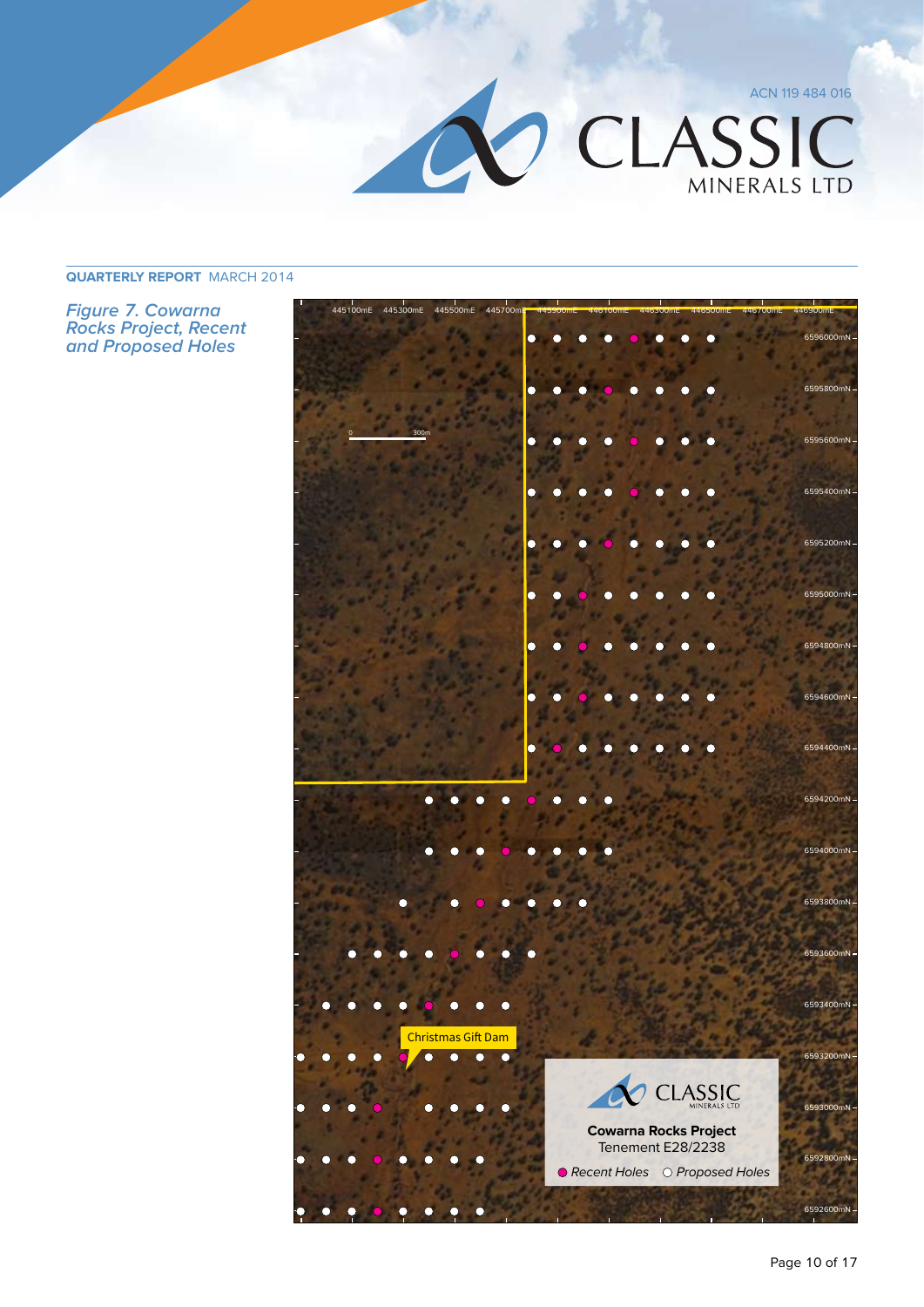## **CLASSIC**

MINERALS LTD

**Quarterly Report** March 2014

#### **Corporate**

#### **Equity Raising**

During the Quarter, the company completed an equity raising to help accelerate the exploration drive at its Fraser Range project with a Placement to issue 25 million shares at 6 cents each with one free attaching option also issued for every two, 6 cent shares subscribed for. The options are exercisable at 10 cents per share on or before 31 Dec 2015.

Subscribers to the placement consisted largely of clients of Sydney based Equity Underwriters Pty Ltd (AFSL 244040), with some existing shareholders also taking up the Placement.

#### **Appendices**

#### **Table 2. Hole Locations**

| Hole ID        | Prospect    | East MGA94 | North MGA94 | RL AHD (m) | <b>EOH Depth</b> | Dip   | Azimuth |
|----------------|-------------|------------|-------------|------------|------------------|-------|---------|
|                |             |            |             |            | (m)              |       | (true)  |
| FRRC054        | Mammoth A1  | 553644     | 6531241     | 238        | 184              | $-60$ | 311     |
| <b>FRRC055</b> | Mammoth A1  | 553609     | 6531222     | 238        | 142              | $-60$ | 311     |
| <b>FRRC056</b> | Mammoth A1  | 553585     | 6531193     | 238        | 118              | $-60$ | 311     |
| <b>FRRC057</b> | Mammoth A1  | 553661     | 6531336     | 238        | 118              | $-60$ | 311     |
| <b>FRRC058</b> | Mammoth A1  | 553656     | 6531310     | 238        | 124              | $-60$ | 311     |
| <b>FRRC059</b> | Alpha A2    | 550441     | 6529523     | 259        | 148              | $-60$ | 131     |
| <b>FRRC060</b> | Alpha A2    | 550506     | 6529602     | 257        | 160              | $-60$ | 131     |
| <b>FRRC061</b> | Alpha A2    | 550506     | 6529465     | 262        | 112              | $-60$ | 131     |
| <b>FRRC062</b> | Alpha A2    | 550563     | 6529542     | 263        | 118              | $-60$ | 131     |
| <b>FRRC063</b> | Alpha A2    | 550632     | 6529622     | 251        | 176              | $-60$ | 131     |
| FRRC064        | Alpha A2    | 550468     | 6529492     | 258        | 122              | $-60$ | 131     |
| <b>FRRC065</b> | Alpha A2    | 550410     | 6529418     | 259        | 92               | $-60$ | 131     |
| <b>FRRC066</b> | Mammoth A1  | 553670     | 6531305     | 238        | 158              | $-60$ | 311     |
| <b>FRRC067</b> | Mammoth A1  | 553683     | 6531312     | 238        | 170              | $-60$ | 311     |
| <b>FRRC068</b> | Mammoth A1  | 553700     | 6531326     | 238        | 176              | $-60$ | 311     |
| <b>FRRC069</b> | Mammoth A1  | 553723     | 6531341     | 238        | 188              | $-60$ | 311     |
| FRRC070        | Mammoth A1  | 553736     | 6531347     | 238        | 34               | $-60$ | 311     |
| FRRC071        | Mammoth A1  | 553734     | 6531348     | 238        | 194              | $-60$ | 311     |
| FRRC072        | Mammoth A1  | 553755     | 6531360     | 238        | 200              | $-60$ | 311     |
| FRRC073        | A20         | 553422     | 6531220     | 235        | 98               | $-60$ | 311     |
| FRRC074        | A20         | 553439     | 6531240     | 235        | 110              | $-60$ | 311     |
| FRRC075        | A17 East    | 552575     | 6530776     | 245        | 112              | $-60$ | 131     |
| FRRC076        | A17 East    | 552556     | 6530792     | 246        | 178              | $-60$ | 131     |
| FRRC077        | A17 West    | 552530     | 6530814     | 246        | 94               | $-60$ | 131     |
| FRRC078        | A17 West    | 552509     | 6530835     | 246        | 178              | $-60$ | 131     |
| FRRC079        | A17 scissor | 552619     | 6530742     | 244        | 208              | $-60$ | 311     |
| 26 Holes       |             |            |             |            | 3712             |       |         |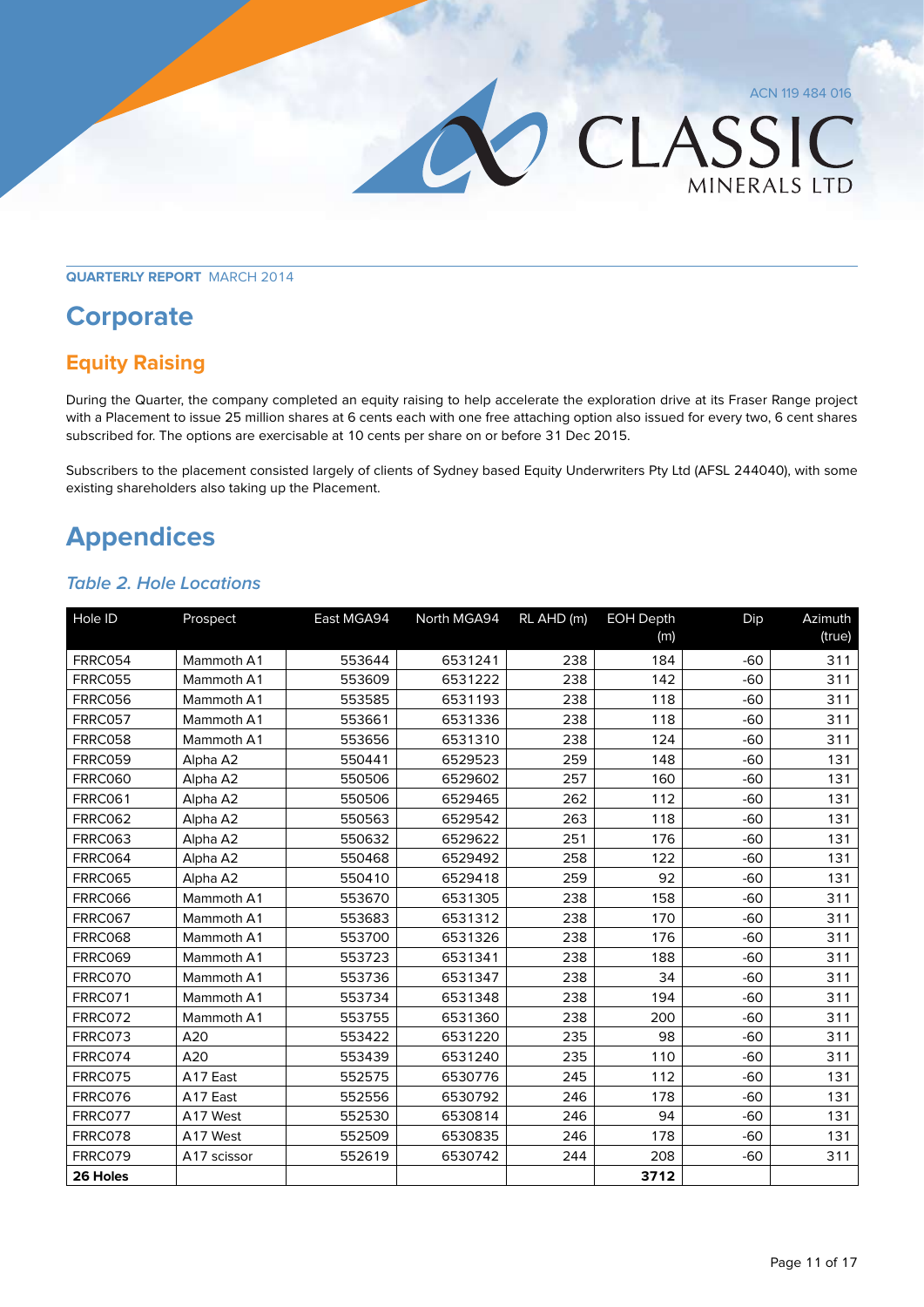OCLASSIC

MINERALS LTD

**Quarterly Report** March 2014

#### **Table 3. Significant results for Mammoth and Alpha (First Quarter 2014)**

| Hole ID        | Depth From (M) | Depth To (M) | Interval (M)   |                    | Ni %                         | Cu    | Co ppm |
|----------------|----------------|--------------|----------------|--------------------|------------------------------|-------|--------|
|                |                |              |                |                    |                              | % ppm |        |
| <b>Mammoth</b> |                |              |                |                    |                              |       |        |
| FRRC057        | 58             | 61           | 3              | at                 | 0.18                         | 0.1   | 144    |
| FRRC058        | 97             | 120          | 23             | at                 | 0.15                         | 0.08  | 111    |
| including      | 63             | 67           | 4              | at                 | 0.23                         | 0.06  | 129    |
| <b>FRRC066</b> | 115            | 127          | 13             | at                 | 0.19                         | 0.14  | 142    |
| <b>FRRC067</b> | 140            | 160          | 20             | at                 | 0.12                         | 0.05  | 100    |
| FRRC068        | 158            | 167          | 9              | at                 | 0.17                         | 0.01  | 138    |
| <b>FRRC069</b> | 169            | 173          | 4              | at                 | 0.41                         | 0.28  | 300    |
| FRRC070        |                |              |                | <b>Not Drilled</b> |                              |       |        |
| FRRC071        | 170            | 174          | 4              | at                 | 0.14                         | 0.11  | 163    |
| FRRC072        | 190            | 195          | 5              | at                 | 0.13                         | 0.06  | 107    |
| <b>Alpha</b>   |                |              |                |                    |                              |       |        |
| FRRC059        | 117            | 121          | 4 <sub>m</sub> | at                 |                              | 1442  |        |
|                | 122            | 123          | 1 <sub>m</sub> | at                 |                              | 2046  |        |
| <b>FRRC060</b> | 148            | 151          | 3m             | at                 |                              | 0.40% |        |
| including      | 148            | 149          | 1 <sub>m</sub> | at                 |                              | 0.53% |        |
| <b>FRRC061</b> | 91             | 93           | 2m             | at                 |                              | 0.42% |        |
|                | 96             | 101          | 5 <sub>m</sub> | at                 |                              | 2902  |        |
| including      | 98             | 100          | 2m             | at                 |                              | 0.48% |        |
| <b>FRRC062</b> |                |              |                |                    | No significant Intersections |       |        |
| <b>FRRC063</b> |                |              |                |                    | No significant Intersections |       |        |
| FRRC064        | 99             | 101          | 2m             | at                 |                              | 2639  |        |
| FRRC065        | 72             | 75           | 3m             | at                 |                              | 3848  |        |
| including      | 73             | 74           | 1 <sub>m</sub> | at                 |                              | 0.66% |        |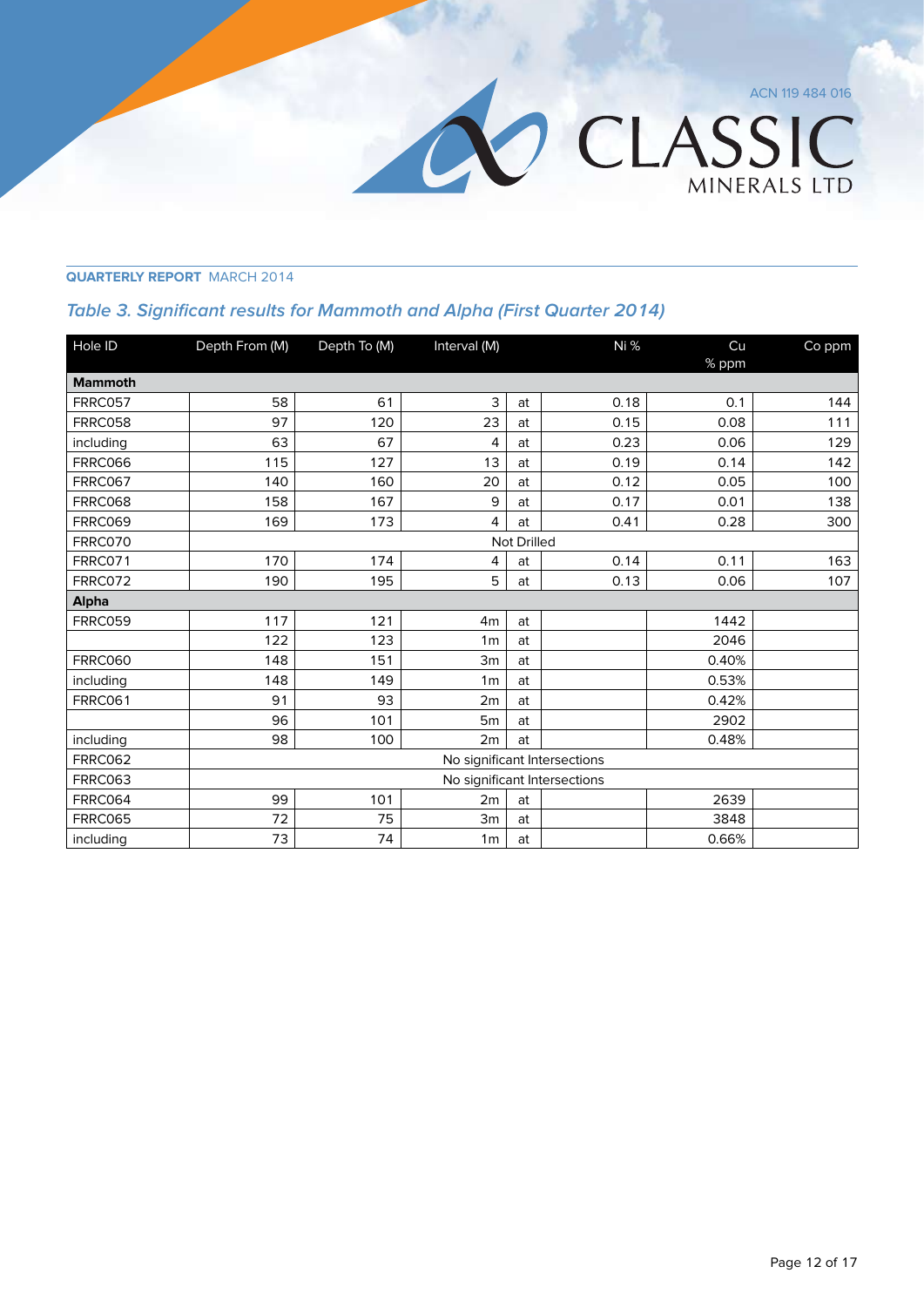MINFRAIS ITD

CLASSIC

**Quarterly Report** March 2014

#### **ABOUT CLASSIC MINERALS**

Classic Minerals (ASX: CLZ) is a Perthbased mineral exploration Company focused on advancing its Fraser Range project E28/1904, in Western Australia. The Fraser Range Project is approximately 40km northeast of Sirius Resources' NL (ASX: SIR) Nova and Bollinger nickel-copper discoveries, and has historic nickel-copper-zinc soil anomalies.

#### **COMPETENT PERSONS STATEMENT**

The information in this report that relates to Exploration Results, Mineral Resources or Ore Reserves is based on information compiled by Mr Sheldon Coates, who is a Member of The Australasian Institute of Mining and Metallurgy. Mr Sheldon Coates is employed by Iron Resources Pty Ltd who is a consultant to Classic Minerals Ltd. Mr Sheldon Coates has sufficient experience which is relevant to the style of mineralisation and type of deposit under consideration and the activity which he is undertaking to qualify as a Competent Person as defined in the 2012 Edition of the 'Australasian Code for Reporting of Exploration Results, Mineral Resources and Ore Reserves'. Mr Sheldon Coates is a shareholder in Classic Minerals and consents to the inclusion in the report of the matters based on his information in the form and context in which it appears

#### **Table 4. Significant intercepts at A17 (results awaited)**

| A17 Sulphide Intersections |              | <b>Visual Estimates</b> |                       |  |
|----------------------------|--------------|-------------------------|-----------------------|--|
| Hole No                    | Interval (m) | Sulphide %              | <b>Sulphide Types</b> |  |
| FRRC075                    | 49-50        | 1%                      | <b>CPY</b>            |  |
|                            | 50-53        | 15-25%                  | SD,CPY, PTD           |  |
|                            | 56-60        | 5%                      | SD, CPY               |  |
|                            | 60-64        | $2 - 10%$               | PY, CPY, PTD          |  |
|                            | 64-69        | $1 - 10%$               | SD, PTD               |  |
| FRRC076                    | 68-69        | 1%                      | PY,CPY                |  |
|                            | 80-82        | 1%                      | <b>PTD</b>            |  |
|                            | 136-137      | 1%                      | CPY, PTD              |  |
|                            | 141-142      | 5%                      | SD, PTD, CPY          |  |
|                            | 146-147      | 2%                      | PTD, CPY              |  |
|                            | 148-149      | 2%                      | PTD, CPY              |  |
|                            | 152-157      | $2 - 15%$               | SD, PTD, CPY          |  |
|                            | 157-158      | 3%                      | <b>PTD</b>            |  |
|                            | 160-161      | 3%                      | <b>PTD</b>            |  |
| FRRC077                    | 40-44        | $2 - 5%$                | PY, CPY               |  |
|                            | 55-60        | $1 - 10%$               | SD, CPY, PTD          |  |
| FRRC078                    | 87-92        | 2-10%                   | PY, PTD, CPY          |  |
|                            | 94-98        | $1 - 5%$                | PTD, CPY, PY          |  |
|                            | 107-108      | 3%                      | PY                    |  |
|                            | 118-120      | $2 - 3%$                | CPY, PTD              |  |
| FRRC079                    | 40-45        | 2-10%                   | SD, CPY, PTD          |  |
|                            | 45-50        | $1 - 2%$                | SD, PTD, CPY          |  |
|                            | 55-56        | 2%                      | <b>CPY</b>            |  |
|                            | 58-60        | 4%                      | <b>PTD</b>            |  |
|                            | 63-64        | 3%                      | <b>PTD</b>            |  |
|                            |              |                         |                       |  |
| Legend:                    | PY           | Pyrite                  |                       |  |
|                            | <b>CPY</b>   | Chalcopyrite            |                       |  |
|                            | <b>PTD</b>   | Pentlandite             |                       |  |
|                            | <b>SD</b>    | Sulphides               |                       |  |

Justin Doutch Managing Director Phone: 08 94453008 justin@classicminerals.com.au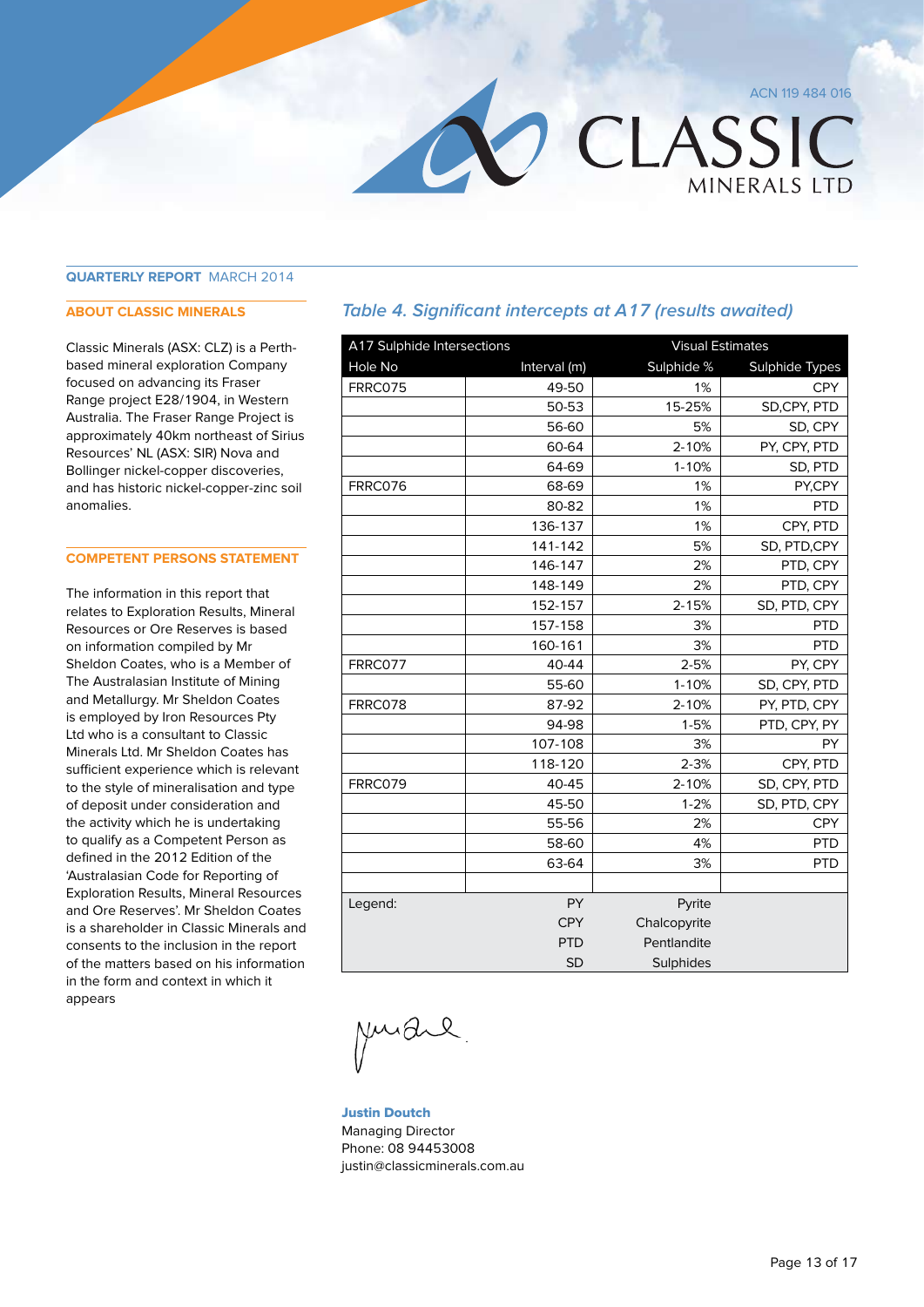OCLASSIC MINERALS LTD

#### **Quarterly Report** March 2014

#### **JORC Table**

#### **Section 1**

| Criteria                                          | <b>JORC Code explanation</b>                                                                                                                                                                                                                                                                          | Commentary                                                                                                                                                                                                                                                                     |
|---------------------------------------------------|-------------------------------------------------------------------------------------------------------------------------------------------------------------------------------------------------------------------------------------------------------------------------------------------------------|--------------------------------------------------------------------------------------------------------------------------------------------------------------------------------------------------------------------------------------------------------------------------------|
| Drilling techniques                               | Drill type (eg core, reverse circulation,<br>open-hole hammer, rotary air blast, auger,<br>Bangka, sonic, etc) and details (eg core<br>diameter, triple or standard tube, depth of<br>diamond tails, face-sampling bit or other<br>type, whether core is oriented and if so, by<br>what method, etc). | Reverse Circulation (RC) drilling with face<br>sampling hammer bit accounts for most<br>of Classic's current drilling at the Fraser<br>Range prospect. One partly cored hole<br>(NQ) FRDC001 has been completed at<br>Mammoth deposit, cored from 39m to 51m.<br>Not oriented. |
| Drill sample recovery                             | Method of recording and assessing core<br>and chip sample recoveries and results<br>assessed.                                                                                                                                                                                                         | RC recoveries are logged visually as a<br>volume percentage. Core recoveries<br>measured, and expressed as a percentage.                                                                                                                                                       |
|                                                   | Measures taken to maximise sample<br>recovery and ensure representative nature<br>of the samples.                                                                                                                                                                                                     | RC samples all dry to avoid smearing.<br>Each RC bag was split into 1'8 and 7/8<br>representative samples through a triple tier                                                                                                                                                |
|                                                   | Whether a relationship exists between<br>sample recovery and grade and whether<br>sample bias may have occurred due<br>to preferential loss/gain of fine/coarse<br>material.                                                                                                                          | splitter<br>N/A<br>$\bullet$                                                                                                                                                                                                                                                   |
| Logging                                           | Whether core and chip samples have been<br>geologically and geotechnically logged<br>to a level of detail to support appropriate                                                                                                                                                                      | RC drilling has been geologically logged<br>to a level of detail to be appropriate for<br>mineral resource estimation.                                                                                                                                                         |
|                                                   | Mineral Resource estimation, mining<br>studies and metallurgical studies.<br>Whether logging is qualitative or                                                                                                                                                                                        | Logging of RC drilling records lithology,<br>mineralogy, mineralization, weathering,<br>colour and other appropriate features.                                                                                                                                                 |
|                                                   | quantitative in nature. Core (or costean,<br>channel, etc) photography.                                                                                                                                                                                                                               | All logging is quantitative. All core trays<br>photographed.                                                                                                                                                                                                                   |
|                                                   | The total length and percentage of the<br>$\ddot{\phantom{0}}$<br>relevant intersections logged.                                                                                                                                                                                                      | All drill holes reported were logged in full                                                                                                                                                                                                                                   |
| Sub-sampling techniques and sample<br>preparation | If core, whether cut or sawn and whether<br>quarter, half or all core taken.                                                                                                                                                                                                                          | Core cut with diamond saw blade. Half core<br>taken for analysis. Quarter core used for<br>petrology.                                                                                                                                                                          |
|                                                   | If non-core, whether riffled, tube sampled,<br>rotary split, etc and whether sampled wet<br>or dry.                                                                                                                                                                                                   | RC samples were cyclone split. All samples<br>$\bullet$<br>collected were dry.                                                                                                                                                                                                 |
|                                                   | For all sample types, the nature, quality and<br>appropriateness of the sample preparation<br>technique.                                                                                                                                                                                              | The sample preparation of RC samples<br>follows industry best practice. All samples<br>are pulverized to -106 microns.                                                                                                                                                         |
|                                                   | Quality control procedures adopted for<br>all sub-sampling stages to maximise<br>representivity of samples.                                                                                                                                                                                           | RC samples are collected at 1m intervals<br>from a cyclone and split into 1/8 and 7/8<br>representative samples. 1m samples of                                                                                                                                                 |
|                                                   | Measures taken to ensure that the<br>sampling is representative of the in situ<br>material collected, including for instance<br>results for field duplicate/second-half<br>sampling.                                                                                                                  | equal volume composited from 1/8 bags<br>into 5m samples using a cup. Certified<br>Reference Materials (CRM) and/or house<br>controls, blanks, splits and replicates are<br>analysed with each batch of samples.                                                               |
|                                                   | Whether sample sizes are appropriate<br>to the grain size of the material being<br>sampled.                                                                                                                                                                                                           | Field duplicates have been taken as 1 in 20.<br>$\bullet$<br>Samples sizes are appropriate to the size of<br>the RC chips.                                                                                                                                                     |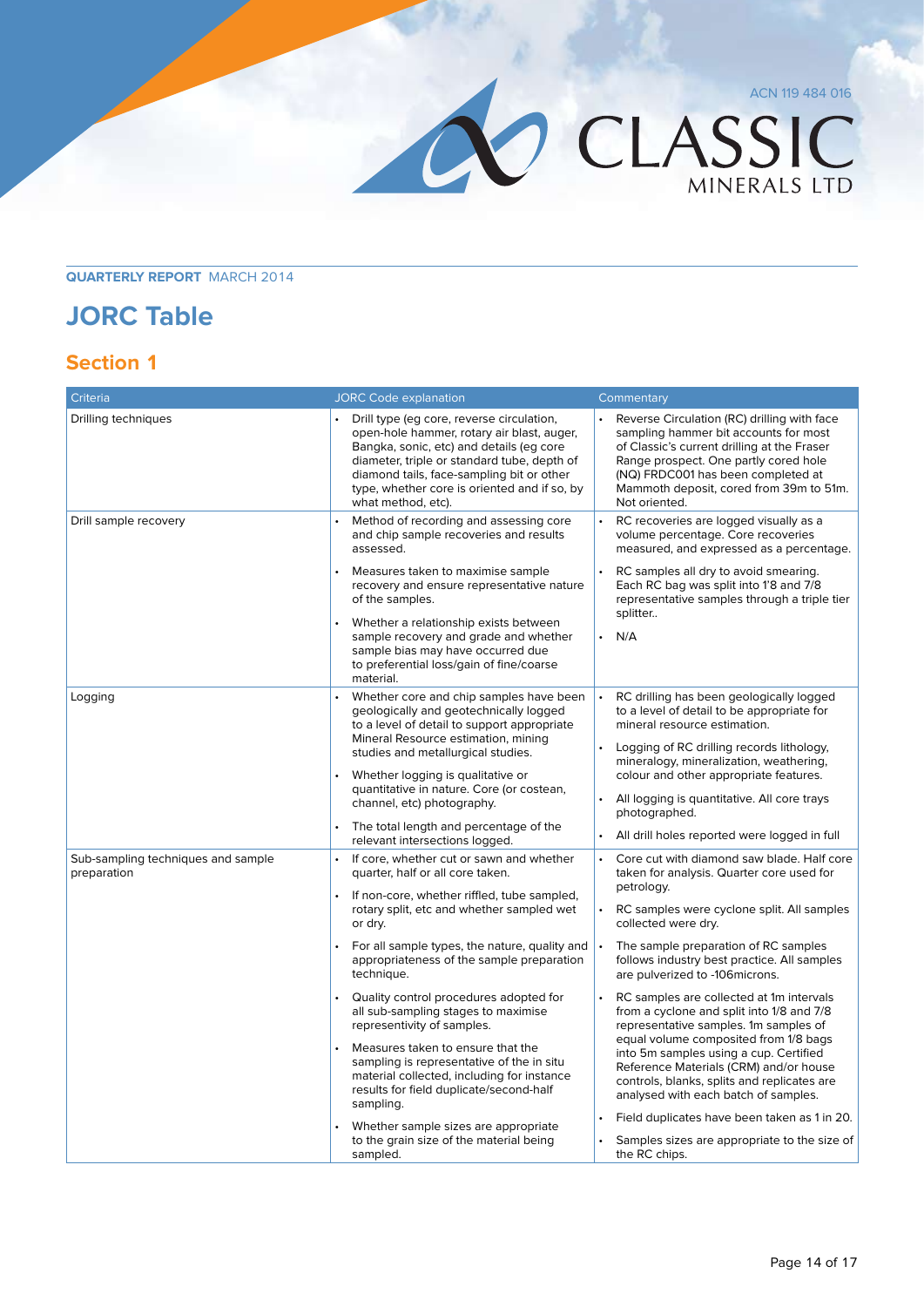#### **Quarterly Report** March 2014

| Criteria                                   | <b>JORC Code explanation</b>                                                                                                                                                                                                                                                                                                                                                                                                                                                                                                                                                                                                             | Commentary                                                                                                                                                                                                                                                                                                                                                                                                                                                                                                                                                                                                |
|--------------------------------------------|------------------------------------------------------------------------------------------------------------------------------------------------------------------------------------------------------------------------------------------------------------------------------------------------------------------------------------------------------------------------------------------------------------------------------------------------------------------------------------------------------------------------------------------------------------------------------------------------------------------------------------------|-----------------------------------------------------------------------------------------------------------------------------------------------------------------------------------------------------------------------------------------------------------------------------------------------------------------------------------------------------------------------------------------------------------------------------------------------------------------------------------------------------------------------------------------------------------------------------------------------------------|
| Quality of assay data and laboratory tests | The nature, quality and appropriateness<br>of the assaying and laboratory procedures<br>used and whether the technique is<br>considered partial or total.<br>For geophysical tools, spectrometers,<br>handheld XRF instruments, etc, the<br>parameters used in determining the<br>analysis including instrument make and<br>model, reading times, calibrations factors<br>applied and their derivation, etc.<br>Nature of quality control procedures<br>adopted (eg standards, blanks, duplicates,<br>external laboratory checks) and whether<br>acceptable levels of accuracy (ie lack of<br>bias) and precision have been established. | The analytical technique used mixed acid<br>digest and OHM, and is considered nearly<br>total.<br>No geophysical tools were used to<br>$\bullet$<br>determine any element concentrations in<br>this report.<br>Sample preparation checks for fineness<br>were carried out by the laboratory as part<br>of internal procedures. Duplicate samples<br>submitted as 1 in 20. Duplicate sample<br>results closely match original results.                                                                                                                                                                     |
| Verification of sampling and assaying      | The verification of significant intersections<br>by either independent or alternative<br>company personnel.<br>The use of twinned holes.<br>Documentation of primary data, data entry<br>procedures, data verification, data storage<br>(physical and electronic) protocols.<br>Discuss any adjustment to assay data.                                                                                                                                                                                                                                                                                                                    | $\bullet$<br>Significant intersections of the RC<br>drilling have been visually verified by<br>the Managing Director and independent<br>technical consultants.<br>There has been one twinned hole to date.<br>$\ddot{\phantom{0}}$<br>Primary data was collected by excel<br>templates using flat files.<br>No Adjustments or Calibrations were made<br>to the assay data reported.                                                                                                                                                                                                                       |
| Location of data points                    | Accuracy and quality of surveys used to<br>locate drill holes (collar and down-hole<br>surveys), trenches, mine workings and<br>other locations used in Mineral Resource<br>estimation.<br>Specification of the grid system used.<br>$\bullet$<br>Quality and adequacy of topographic<br>control.                                                                                                                                                                                                                                                                                                                                        | Drillhole collars were located by GPS.<br>Elevation values were in AHD. Expected<br>accuracy is +/- 3m for northing and easting<br>and +/-5m for elevation for elevation<br>coordinates.<br>The grid system is GDA94(MGA), zone 51<br>$\bullet$<br>The GPS is +/- 3m, and an estimated RL is<br>$\bullet$<br>used from the 1:250,000 regional map for<br>Zanthus sheet. A digital terrain model has<br>been derived from data collected during<br>the VTEM survey of the whole tenement.                                                                                                                  |
| Data spacing and distribution              | Data spacing for reporting of Exploration<br>Results.<br>Whether the data spacing and distribution<br>is sufficient to establish the degree of<br>geological and grade continuity appropriate<br>for the Mineral Resource and Ore Reserve<br>estimation procedure(s) and classifications<br>applied.<br>Whether sample compositing has been<br>applied.                                                                                                                                                                                                                                                                                  | $\ddot{\phantom{0}}$<br>The nominal drill line spacing is 20m at<br>Mammoth deposit, See Figure 3. Line<br>spacing at Alpha is 50m. See Figure 4. At<br>A20, 20 holes on same line 20m apart. At<br>A17, 5 holes on same line with 2 pairs of<br>holes to SE 20m apart into two conductors,<br>with one scissors hole to NW. See Table 2.<br>The drilling indicates that there is sufficient<br>data to establish the degree of geological<br>and grade continuity needed for Inferred<br>Resource at Alpha and Mammoth deposits.<br>There has been no compositing applied to<br>the exploration results. |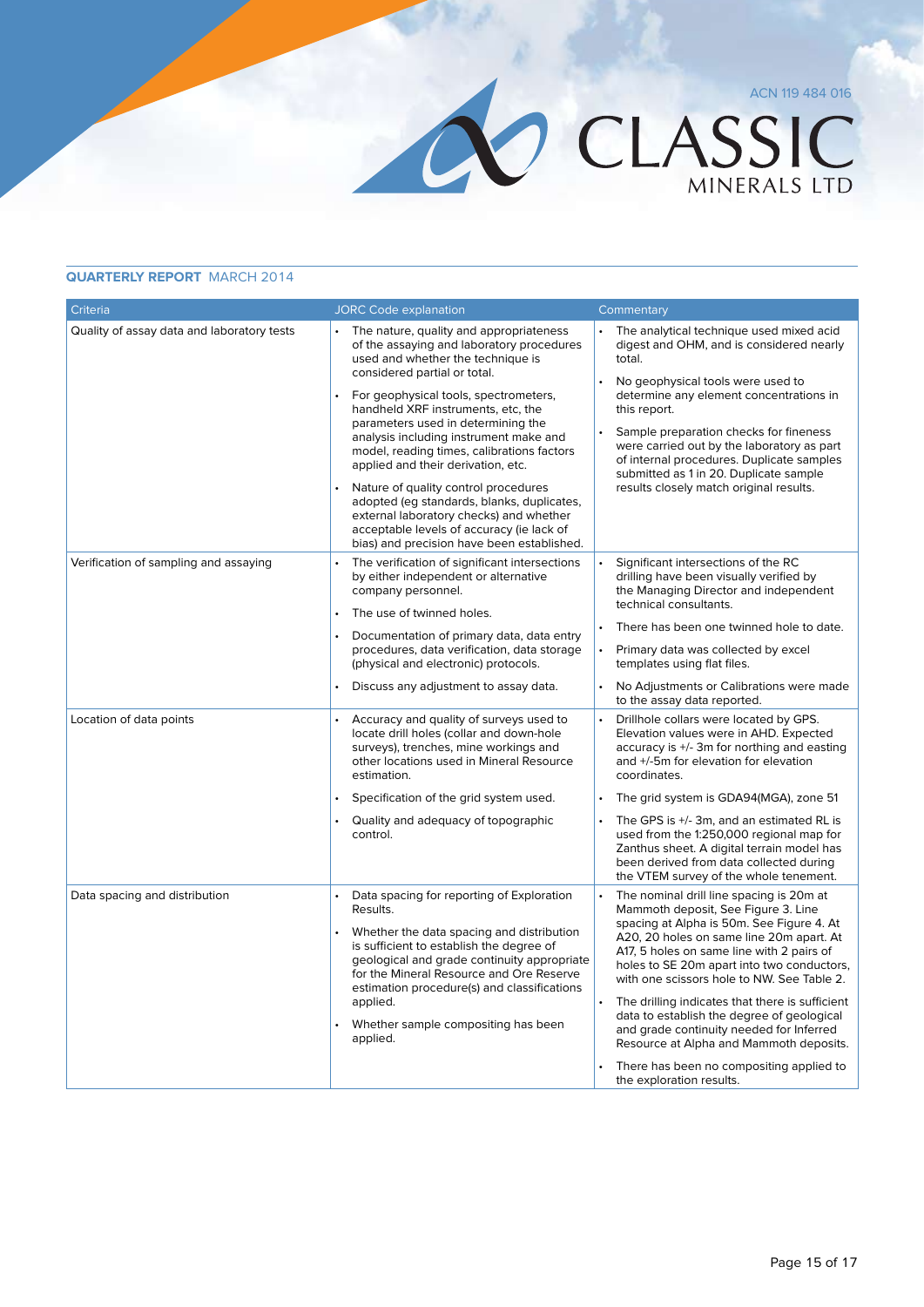# CLASSIC

#### **Quarterly Report** March 2014

| Criteria                                                   | <b>JORC Code explanation</b>                                                                                                                                                                                                                                                                                                                                                                                  | Commentary                                                                                                                                                                                                                         |
|------------------------------------------------------------|---------------------------------------------------------------------------------------------------------------------------------------------------------------------------------------------------------------------------------------------------------------------------------------------------------------------------------------------------------------------------------------------------------------|------------------------------------------------------------------------------------------------------------------------------------------------------------------------------------------------------------------------------------|
| Orientation of data in relation to geological<br>structure | Whether the orientation of sampling<br>achieves unbiased sampling of possible<br>structures and the extent to which this is<br>known, considering the deposit type.<br>If the relationship between the drilling<br>$\bullet$<br>orientation and the orientation of key<br>mineralised structures is considered to<br>have introduced a sampling bias, this<br>should be assessed and reported if<br>material. | The orientation of structures has been<br>identified, and the drilling is at right<br>angles to strike, and nearly to the dip. Drill<br>intersections are not true widths.                                                         |
| Sample security                                            | The measures taken to ensure sample<br>security.                                                                                                                                                                                                                                                                                                                                                              | Chain of custody is managed by Classic.<br>$\bullet$<br>Samples are stored on site and either<br>delivered by Classic personnel to a<br>Kalgoorlie laboratory or alternatively to a<br>transport company to a laboratory in Perth. |
| Audits or reviews                                          | The results of any audits or reviews of<br>sampling techniques and data.                                                                                                                                                                                                                                                                                                                                      | No audits or reviews have been set up at<br>$\bullet$<br>this stage.                                                                                                                                                               |

#### **Section 2 Reporting of Exploration Results**

| Criteria                                | <b>JORC Code explanation</b>                                                                                                                                                                                                                                                                                                                                                                                                                                                   | Commentary                                                                                                                                                                                                                                                                                        |
|-----------------------------------------|--------------------------------------------------------------------------------------------------------------------------------------------------------------------------------------------------------------------------------------------------------------------------------------------------------------------------------------------------------------------------------------------------------------------------------------------------------------------------------|---------------------------------------------------------------------------------------------------------------------------------------------------------------------------------------------------------------------------------------------------------------------------------------------------|
| Mineral tenement and land tenure status | Type, reference name/number, location<br>and ownership including agreements or<br>material issues with third parties such as<br>joint ventures, partnerships, overriding<br>royalties, native title interests, historical<br>sites, wilderness or national park and<br>environmental settings.<br>The security of the tenure held at the<br>$\bullet$<br>time of reporting along with any known<br>impediments to obtaining a licence to<br>operate in the area.               | The drilling is located wholly within<br>Exploration Licence E28/1904, The<br>tenement is 100% owned by Classic<br>Minerals Ltd<br>The tenement is in good standing and no<br>known impediments exist.                                                                                            |
| Exploration done by other parties       | Acknowledgment and appraisal of<br>exploration by other parties.                                                                                                                                                                                                                                                                                                                                                                                                               | Soil sampling, Auger sampling by<br>Homestake Gold Australia                                                                                                                                                                                                                                      |
| Geology                                 | Deposit type, geological setting and style<br>of mineralisation.                                                                                                                                                                                                                                                                                                                                                                                                               | Geological setting is in Fraser Zone of<br>$\bullet$<br>Albany Fraser Mobile Belt consisting of<br>gneiss, mafic rocks including gabbro with<br>significant garnet in the metamorphic rocks.<br>This appears to be a magmatic type of<br>$\bullet$<br>deposit, further information is required to |
|                                         |                                                                                                                                                                                                                                                                                                                                                                                                                                                                                | fully assess the style of mineralisation. More<br>mineralogy and petrology are planned.                                                                                                                                                                                                           |
| Drill hole Information                  | A summary of all information material to the<br>understanding of the exploration results<br>including a tabulation of the following<br>information for all Material drill holes:<br>» easting and northing of the drill hole<br>collar<br>elevation or RL (Reduced Level -<br>$\gg$<br>elevation above sea level in metres) of<br>the drill hole collar<br>dip and azimuth of the hole<br>$\gg$<br>down hole length and interception<br>$\gg$<br>depth<br>hole length<br>$\gg$ | Refer to Table1: Hole Locations.<br>$\bullet$<br>Refer to Table 2; Significant Analyses                                                                                                                                                                                                           |
|                                         | If the exclusion of this information is<br>justified on the basis that the information<br>is not Material and this exclusion does<br>not detract from the understanding of<br>the report, the Competent Person should<br>clearly explain why this is the case.                                                                                                                                                                                                                 |                                                                                                                                                                                                                                                                                                   |